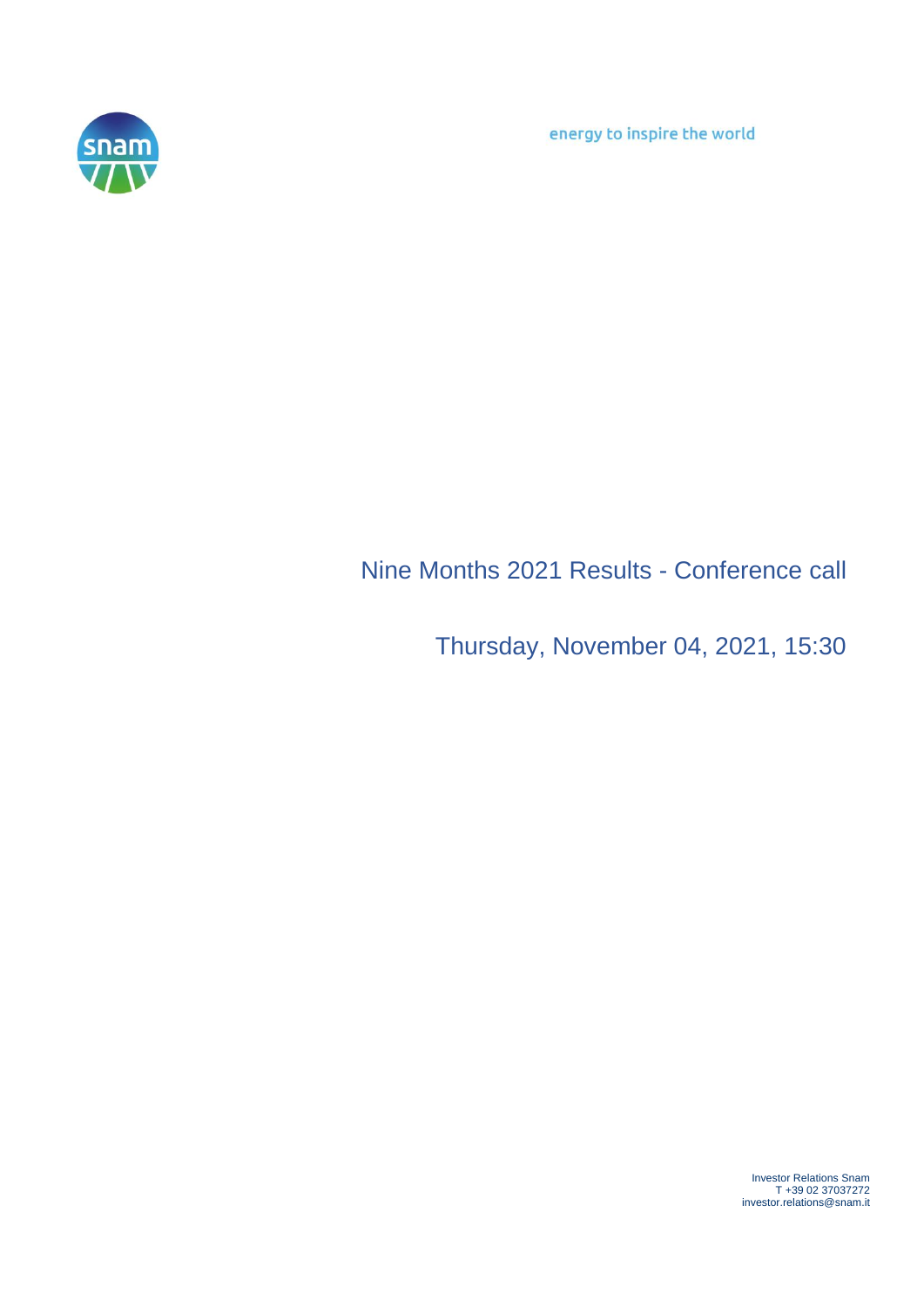

## MODERATORS: ALESSANDRA PASINI, CHIEF FINANCIAL OFFICER

OPERATOR: Good afternoon. This is the Chorus Call conference operator. Welcome and thank you for joining the Snam Nine Months 2021 Consolidated Results Conference Call. As a reminder, all participants are in listen-only mode. After the presentation, there will be an opportunity to ask questions. Should anyone need assistance during the conference call, they may signal an operator by pressing "\*" and "0" on their telephone.

> At this time, I would like to turn the conference over to Ms. Alessandra Pasini, CFO of Snam. Please go ahead, madam.

ALESSANDRA PASINI: Thank you. Ladies and gentlemen, good afternoon and welcome to Snam 2021 9 months results presentation. Looking at the first highlight, CAPEX reached €866 million, while our regulated investments are going as planned, as mentioned before, we are…have experienced some delays in the deployment of investment in new businesses. For this reason, full year CAPEX will be circa €1.3 billion.

> Following the publication of the first consultation document on the WACC form in July, we sent our comments to ARERA by the deadline of the 12th of September, and we expect soon the second consultation document. We continue to see recovering gas demand, which rose by 6% in the first 9 months of the year, thanks to a rebound in industrial production and power generation, and colder than usual weather.

> In the context of current energy market volatility, Snam infrastructure is supporting the resilience of the Italian market. The TAP pipeline increases, supply diversification and has contributed to reducing the traditional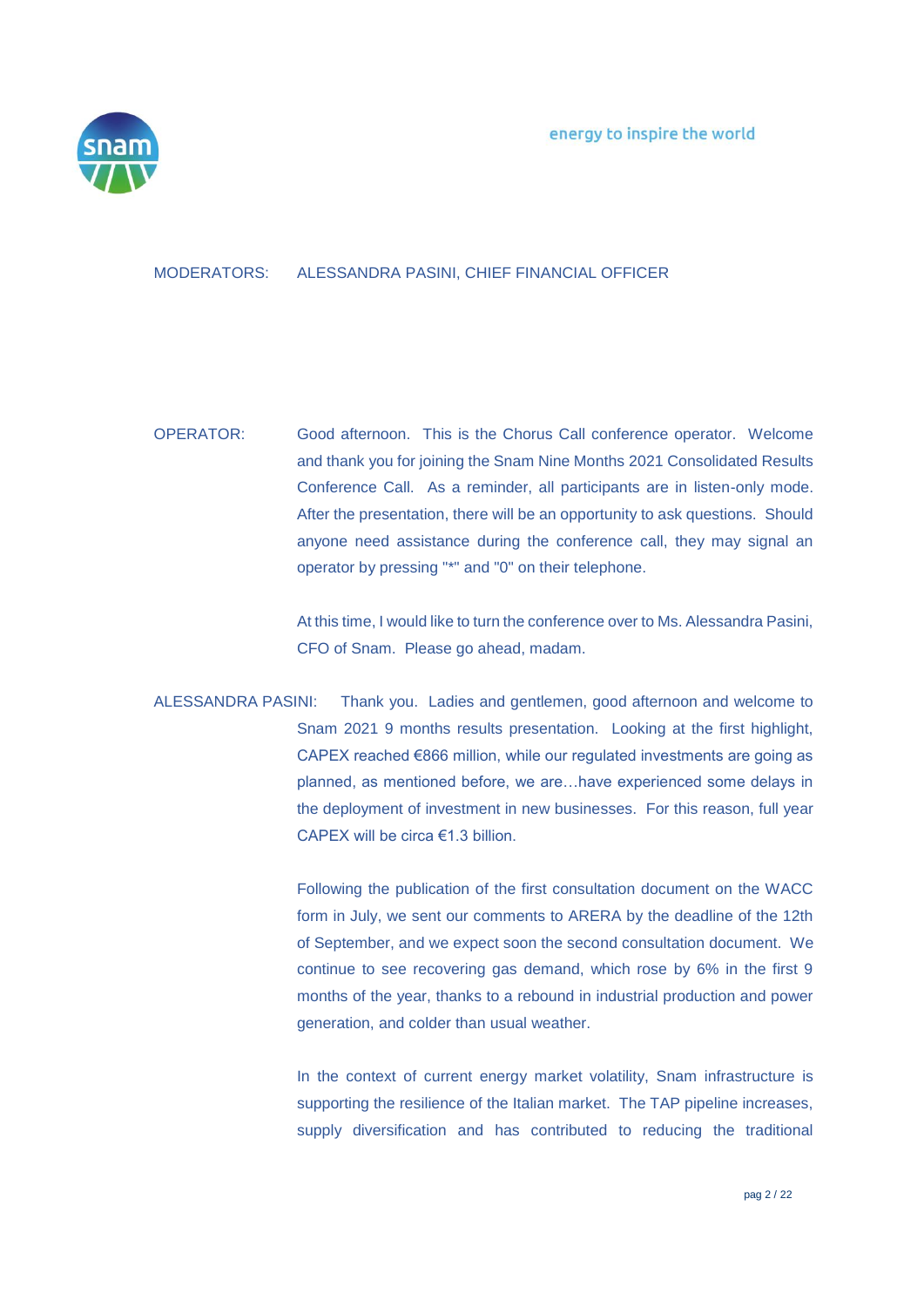

premium of the Italian gas market versus Northern Europe, with a significant saving on energy cost for the country. Our storage facilities are 90%, full, well above other European countries.

Sustainability remains core to our strategy. Snam was included in the FTSE MIB ESG Index, the new index dedicated to Italian companies with the most effective sustainability practices at the end of September…and at the end of September, sustainable finance reached 60%. We are also providing [ph] our target on methane emission reduction by 2025.

In fact, in line with our ongoing commitment to cut CO2 emission, and reaching net-zero by 2040, we have upgraded our target on methane emission to minus 55% by 2025 versus the base of 2015, compared to the previous target of minus 45%. This target is more ambitious than the one set by the all oil and gas Methane Partnership 2.0 unit protocol.

This is mainly achievable, thanks to the acceleration of the leak detection and repair program, that implies the monitoring of the emitting components in our facilities, to identify methane leaks and the planning of maintenance work to repair those.

Snam tech [ph] initiatives aimed at digitalizing operations management of Snam asset is also a relevant driver to tackle methane emission. Other actions to reduce emissions are in line, recompression and replacement of valves and pneumatic devices. Thanks to effort already implemented, we have cut methane emission by 20% circa over the last 3 years, and we have a target to reduce them by 43% by 2030 versus 2020, which is a more ambition than the global methane pledge target of minus 30%.

Our financial result in the first 9 months of 2021 are strong. EBITDA benefited from the contribution of higher tariff RAB, thanks to the investment our infrastructure and higher allowed DNA. Financial charges are down by €24 million…24%, despite the average debt. Thanks to the lower cost of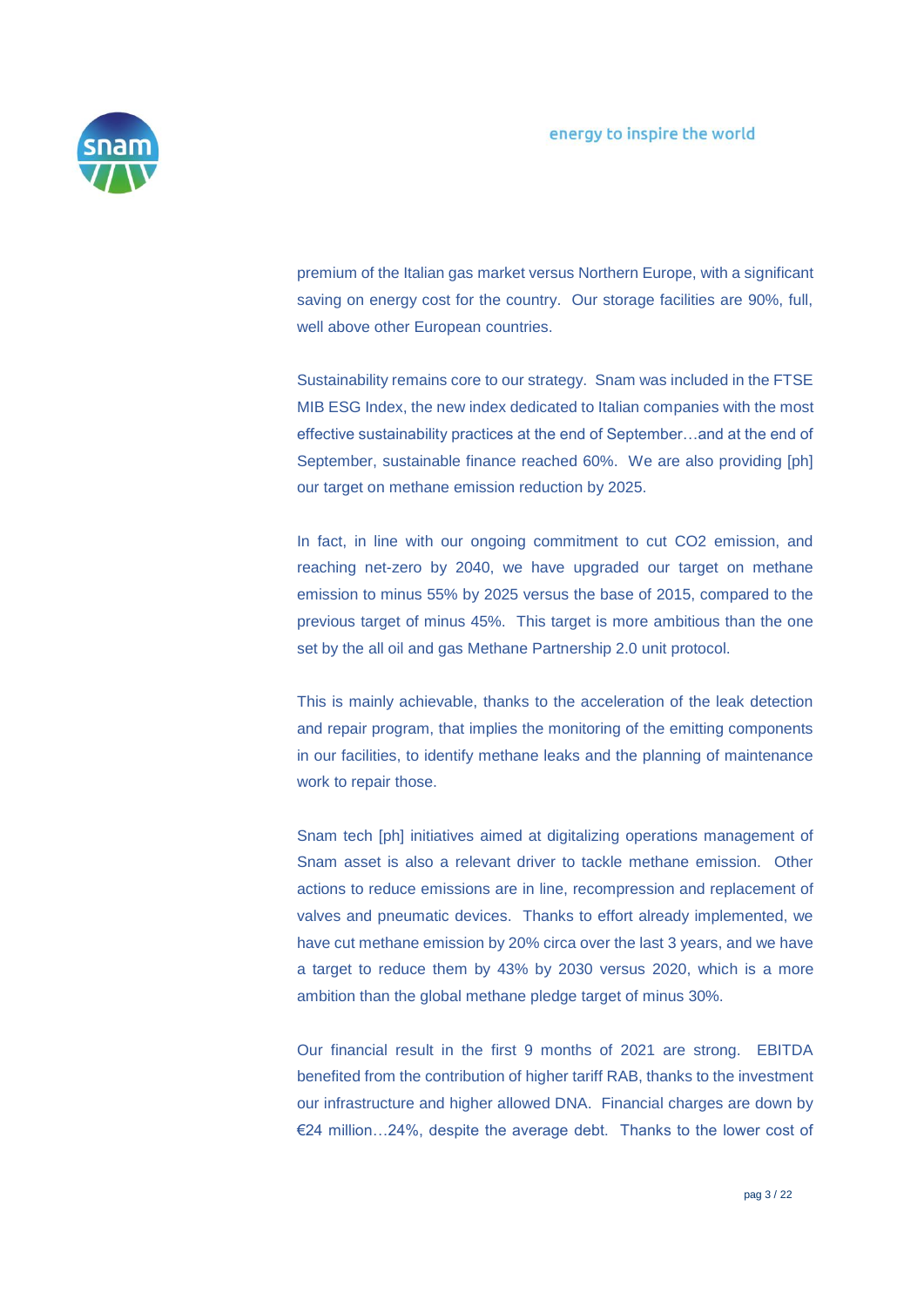

debt, that was again below 1%. Higher capitalized financial charges related to our investment activity and a different phasing of the OLT shareholder loan.

Income from associate is up by €49 million compared to last year, benefiting from a perimeter effect with the inclusion of the entire period of ADNOC and the entry into the consolidation to Industrie De Nora. The full year contribution of TAP and this effect are partially offset by the expected decrease of our Austrian associate, mainly due to the new regulation in place from January of this year, non-recurring items and the compensation that occur in the 9 months of last year, due to the end of the prior regulatory period.

DESFA has performed slightly below last year, due to the lower unitary tariff, therefore lower RAB and lower tariff RAB, and the reversal of the extraordinary strong performance achieved in the prior year. Net profit was up €65 million, thanks to the operational result, the lower financial charges and the contribution from our associates. The strong result achieved to-date mean that we are comfortably on track to deliver our full year net profit guidance of €1,170 billion.

Let's now look more closely to our 9 months result. Net profit for the period was €934 million, up €65 million versus last year. This was driven by our core EBITDA up by €48 million, due to higher regulated revenues thanks to continuous growth in the transport business due to ongoing investment activities and the commodity effect, only partially offset by the reduction of input base incentives. The release of past balance sheet items referring to the storage business.

Core business costs rose due to higher fixed cost, driven by some phasing effect, higher operational cost also deriving by a progressing comeback to offices and travel, and higher labor cost due to the National Labor Contract inflation. Cost also rose due to the support to business expansion, also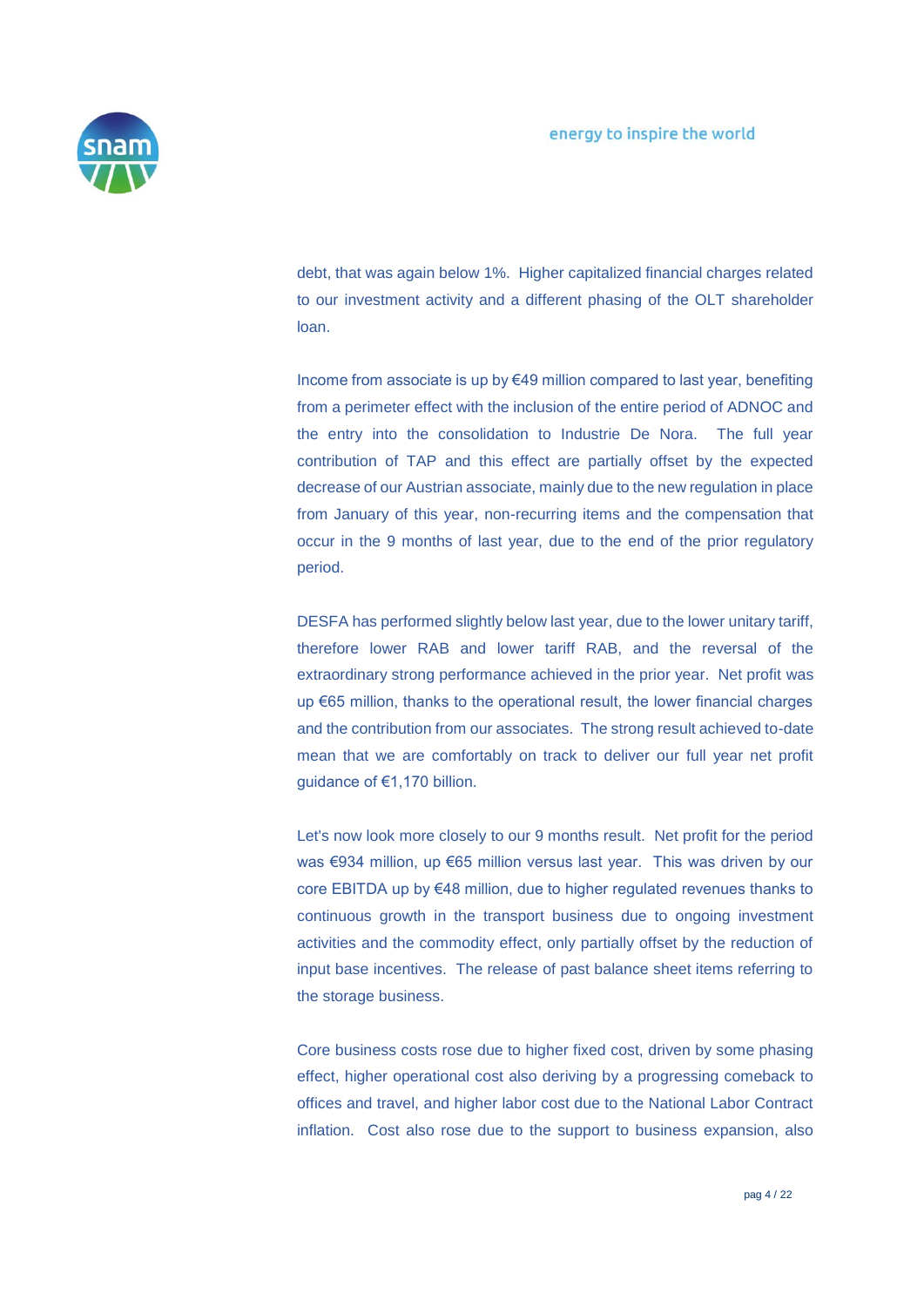

through internalization of skills and capabilities and the development of our international presence. These are only partially offset by higher capitalized cost and progress on our efficiency program.

Increasing our items is linked to the release of past provisions, partially offset by higher cost for business development and higher capital losses. The contribution of new businesses was marginal, and energy efficiency performed well, thanks to the residential business in particular the kickoff of the Ecobonus and despite the negligible contribution of the public administration sector, that is still facing a slowdown of permitting due to COVID, as well as the perimeter effect related to the consolidation of [indiscernible].

This was offset by delays in biomethane, driven by the expected developments related to the bio methane decree under discussions since the second quarter of this year, and not finalized yet. This, together with the lengthening of the authorization process due to the pandemic situation on the public sector, is slowing down Greenfield development, as well as, our third party EPC activity, but on the positive should bring significant capital rent opportunities for bio methane operators when approved.

In the meantime, we continue to push bio-methane business being devoted to reinforcing our pipeline. The continuous investment in our energy transition platform with a particular focus on hydrogen, and lower contribution from Snam global inclusion over the 9 months that will be more evident in the last quarter due to the contribution that we had last year from a significant contract related to TAP.

The delays in the new business ramp up will impact also 2022, whilst we continue to invest in in-sourcing competences and capabilities supporting our platform in an hydrogen and energy transition.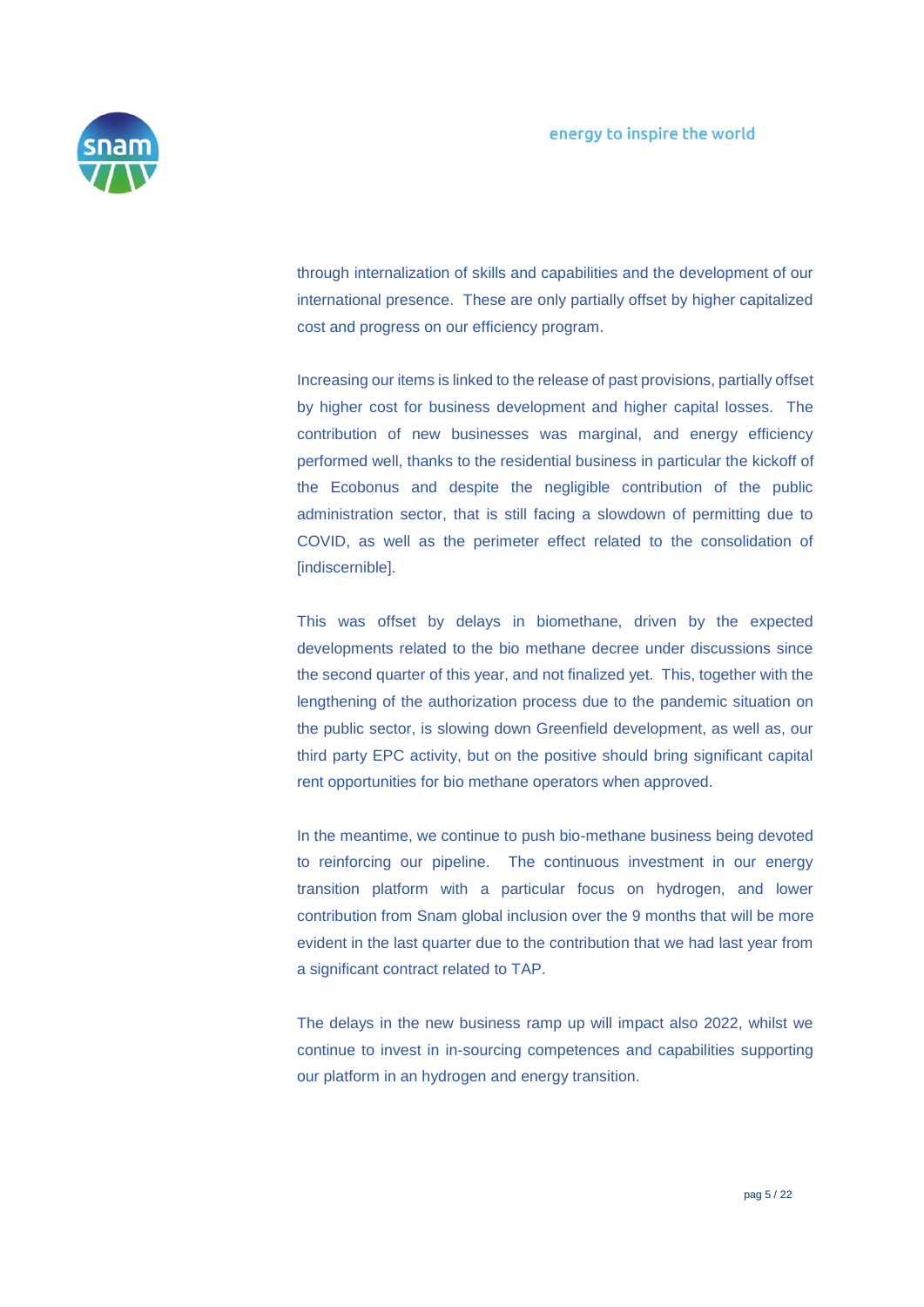

Interest expenses were €24 million lower mainly due to lower cost of debt attributable to the positive impact of our fixed liability management exercise, treasury management optimization, and natural bond rollover, replaced with cheaper new issuances as well as higher capitalized financial charges related to our investment activities and a different phasing of OLT shareholder loan. Associate's contribution was higher due to the inclusion in the permit of ADNOC and De Nora, and the first full-year contribution of tax, which last year wasn't in operation over…in the first 9 months.

De Nora global leader in sustainable technologies is performing ahead of expectation. These increases are partially offset by already commented the effect in Greece and Austria, and the average tax rate for the period is circa 25%, as a reminder net profit benefit from a positive one-off component adjusted of €255 million that is related to the realignment of the differences between tax and book value of fixed asset. This is possible paying a substantive tax of 3% in a maximum of 3 installments while the amount of the realignment is €1.2 billion for transfer business to be recovered over the coming years.

Turning now to our cash flow. Cash flow from operations for the period amounted to €1.181 million including €230 million of working capital absorption of which €136 million related to balancing and settlement activities that includes around €100 million of settlements related to reabsorption of 2020 items and €38 million of balancing activities partially reabsorbed versus the peak that we reached in the first half due to cold weather, minus €25 million of tariff-related items and minus €69 million of other working capital worth flagging the absorption from the contribution of our Ecobonus business that is absorbing slightly less than €120 million of working capital. And VAT receivables that are linked to our balancing needs partially counterbalance by depositing effect from net tax payable, which are due in November.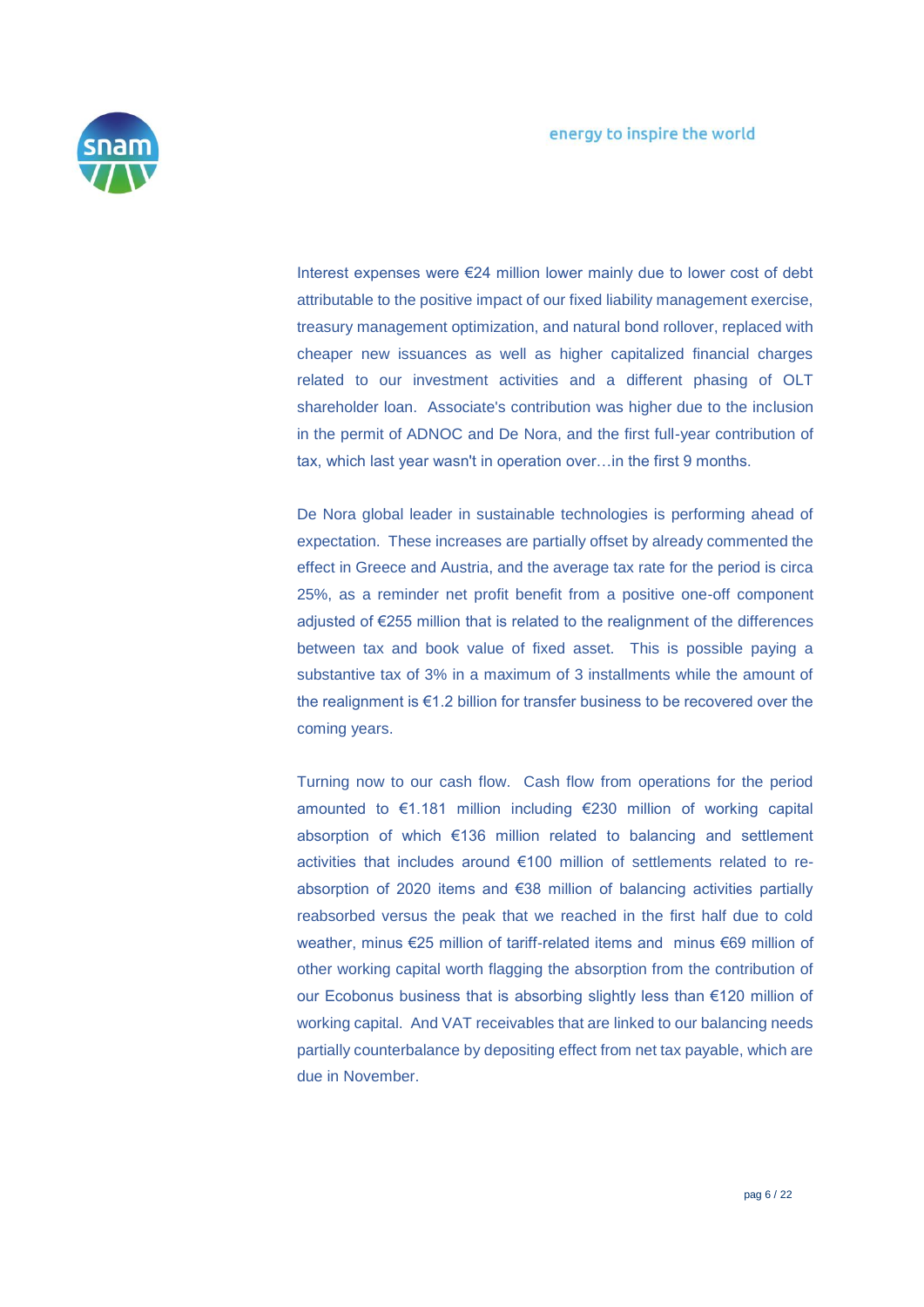

The new balancing system implies that from 1st of January, 2020 Snam acquired system gas, gas used for self-consumption, grid losses, and different between intakes and off-take of the distribution network at market prices. This mechanism carves [ph] a buildup of VAT receivable related to our balancing activities and the growth of this VAT receivable is clearly also impacted by volumes that were related to the cold weather that we had in the first part of the year and higher prices that, of course, we are registering in the second part of this year. We foresee for the full-year an increase of the accumulated VAT receivable, but this is a temporary effect that we expect to recover over time.

Net investment and M&A, include CAPEX and CAPEX payable, and the effect commented already in the first half related to the inclusion, the perimeter of De Nora and the transactions on energy efficiency, as well as, the contribution of OLT shareholder cash-in and TAP true-up. Other outflows for the period clearly have been the dividend paid in 2021 equal to €797 million. We expect full-year net debt to be slightly exceeding the €14 billion mark, mainly due to the temporary absorption derived from the VAT receivable above described and the acceleration of our energy efficiency pipeline deployment.

Moving to our debt structure and reduction of the cost of debt. In the first 9 months of 2021, we further strengthen our financial structure. Thanks to transition bonds issued in February and June '21, with local bonds which contribute to the reduction of below 1% of the cost of debt in the current year.

The new EIB loan aim at financing energy efficiency project planned for Renovit and new ESG-term loans linked to ESG KPIs for an overall €600 million of which €250 million have been secured few days ago. There are no refinancing need for the remaining part of the year. While bond maturity profile is well spread over time.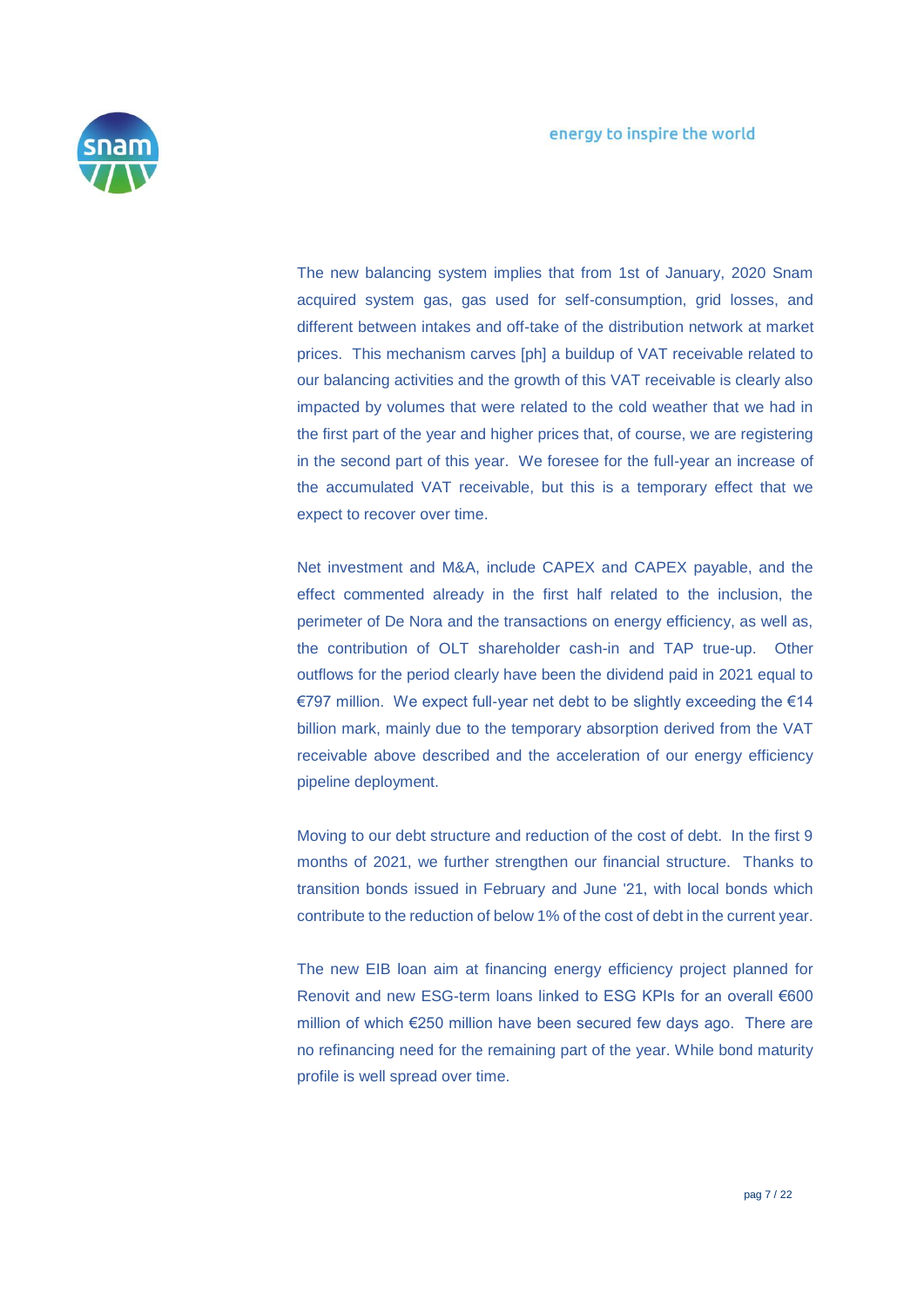

With respect to treasury management optimization, we continue to exploit the good market conditions, which allow us to fully utilize our Euro commercial paper program and a large use of uncommitted credit lines both are deeply negative yields. The EMTN program recently renewed incorporate sustainability KPIs for the issuance of sustainability linked bonds and could be used to finance project aligned with the Taxonomy Delegated Acts that are issued by the European Commission.

Thanks for the attention, and I'm now ready to take and answer your questions.

Q&A

OPERATOR: Excuse me. This is the Chorus Call conference operator. We will now begin the question and answer session. Anyone who wishes to ask a question may press "\*" and "1" on their touchstone telephone. To remove yourself from the question queue, please press "\*" and "2." Please pick up the receiver when asking questions. Anyone who has a question may press "\*" and "1" at this time.

> The first question is from Harry Wyburd with Bank of America. Please go ahead.

HARRY WYBURD: Hi afternoon, everyone. And thanks for taking my questions. I've got 3. So just firstly, I know you gave a lot of detail on this already, but I wondered if just in very simple terms on the net debt. I believe the target when you last had your strategy update in November last year was about €13.5 billion, if I remember correctly and you're now guiding to a touch above €14 billion. So I wondered if I remember those figures correctly. You could just help us with a very simple bridge of what led to the additional €0.5 billion very simple high-level terms and what…to what extent that might be brought back again next year?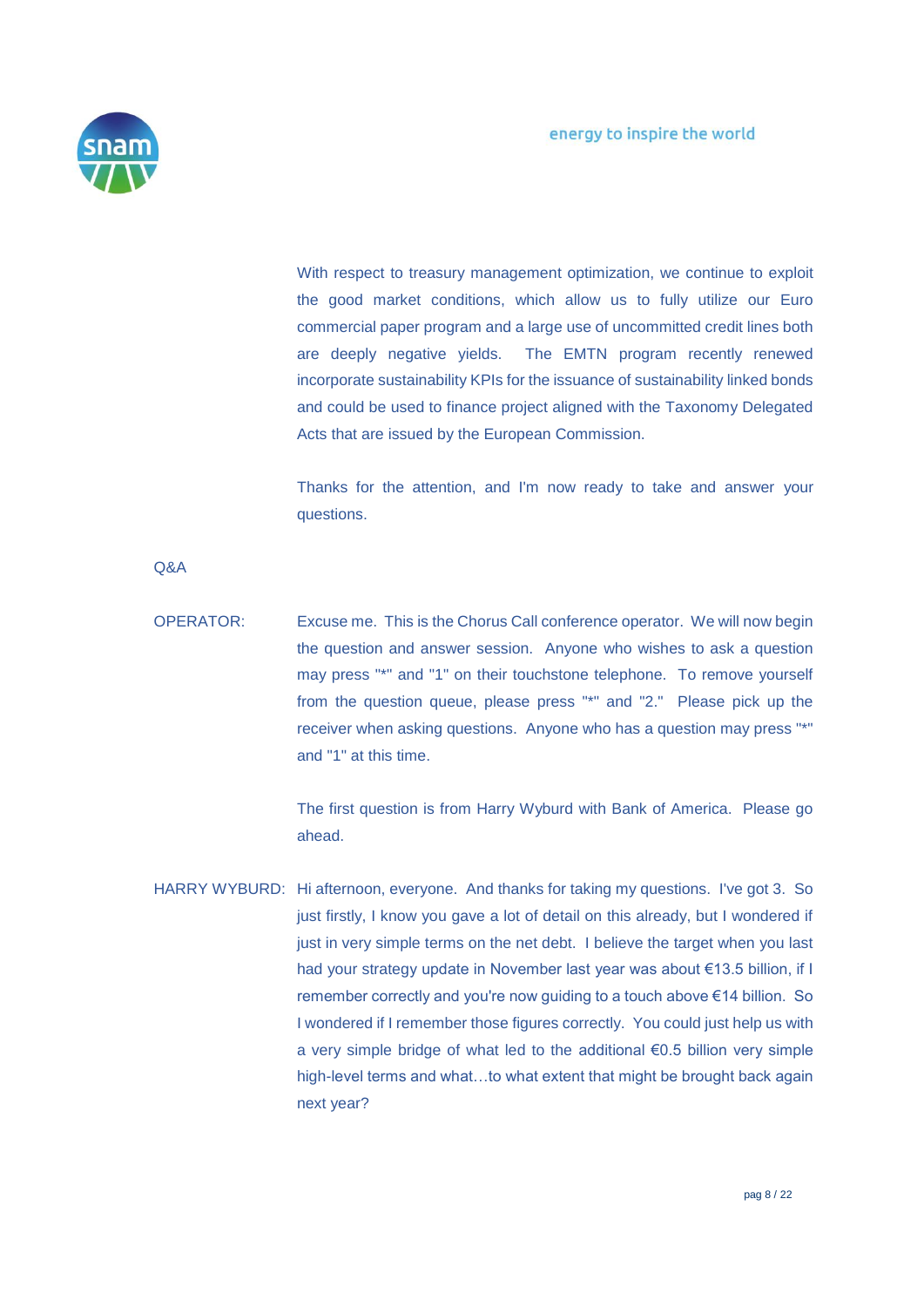

Second one is, just on the regulatory review and very quick one there. What are your expectations on timing for the next regulatory document? And has there been any update in your thinking or outlook since the initial proposals, since we last had a conference call.

And then finally just on De Nora, I know this is a recurring question. But is there any update there on your plan to potentially customize some value from that asset? Thank you.

ALESSANDRA PASINI: Thank you very much. So on the first question, I think when we came up with our Strategy Plan, De Nora wasn't part of the numbers. So if you add back De Nora to the €13.5 billion that you recall, you get to the €14 billion that was the number we indicated back in March post-De Nora. And what we are saying today is that we see probably our year end net debt to be slightly above the number. We said 14.1 due to working capital related items that are connected to what I commented before a stronger contribution on the positive side from Ecobonus, that means more working capital related to that, and the build-up of this VAT receivable due to our balancing activities and activities that we need to carry out buying gas for managing our network. So that's how you get to the €14.1 that I commented just before.

> On the regulatory review and on the WACC. We expect the second consultation paper to really come out soon, maybe as soon as next week or the week after, and we will, of course, provide our further comments and observations depending on what will be there in due course, and then the process is due to finalize in December with the final decision taken by the regulator at some point during the month of December.

> When it comes to De Nora. I think, as I said, we are extremely pleased with the way the company is performing…it is performing really strongly and ahead of our plan. As we stated during our first half call, they are building momentum as the rest of the world is building momentum on everything that is related to energy transition and hydrogen in particular. And we continue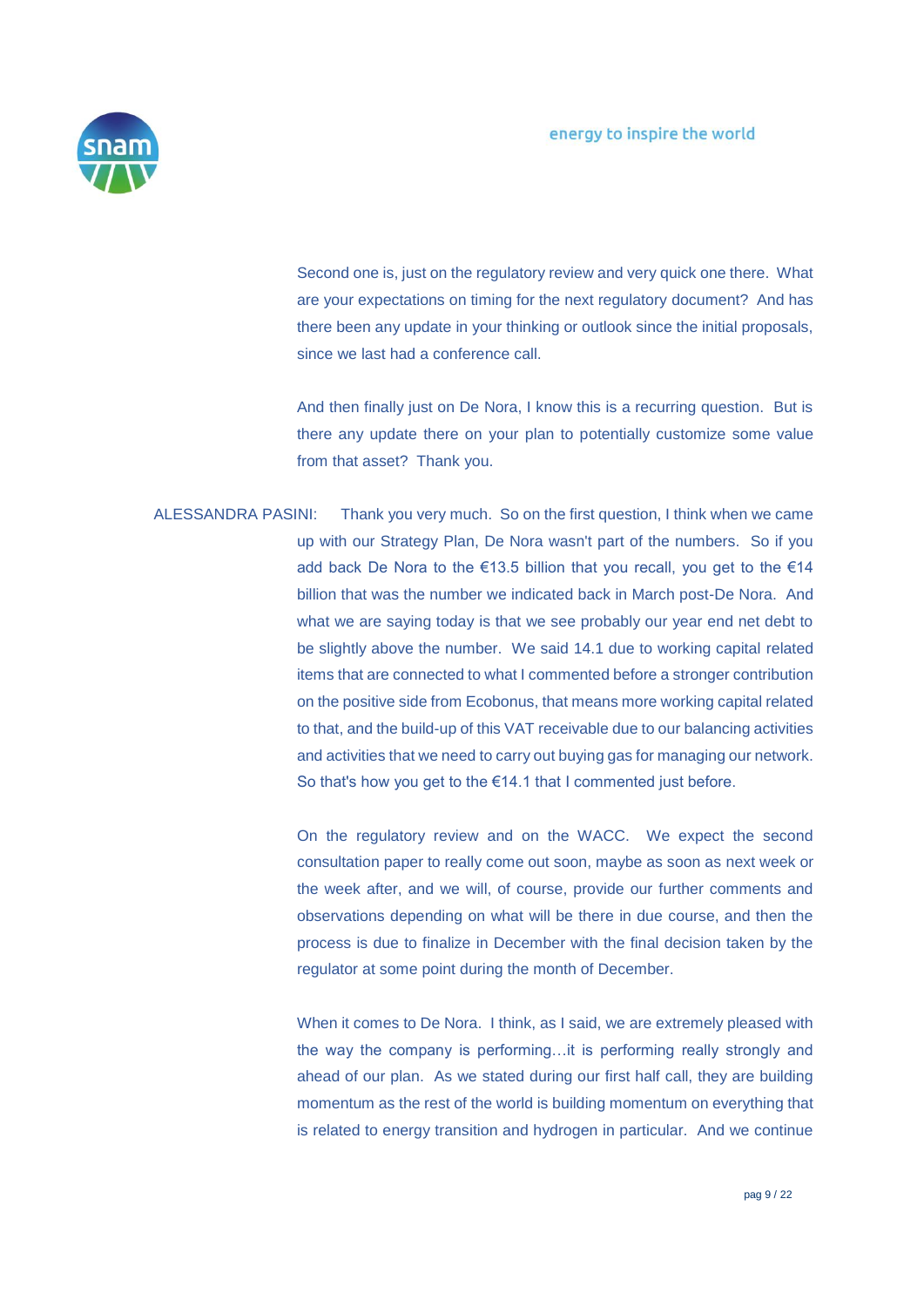

to discuss with the company and its shareholder option to crystallize value from our investment, but don't have many more comments to offer. It's not that we will be there to support their growth, which we expect to come significantly in the coming years.

HARRY WYBURD: Okay. Thank you very much.

OPERATOR: The next question is from Javier Suarez with Mediobanca. Please go ahead.

JAVIER SUAREZ: Hi, all. Many thanks for the presentation. 3 questions from me as well. The first one is on your comment on certain delay on the development of new businesses. I think that you have been guiding for a CAPEX of €1.3 billion, you can again share with us the business for that delay on the development of new businesses and new opportunities. What we should expect from the next year for example, on that. So any light on the reason behind would be helpful.

> Then the second…the second thing is on the contribution of business equity consolidated activities, if you can help us to understand which are the main contributors or deviations versus last year contribution in your equity consolidation…consolidated…equity consolidated line, and any guidance for that line by the year-end that would be helpful as well?

> And the third question is on the…it has appeared on the press that potential interest of Snam of continue investing on putting equities in the Middle East in Aramco asset and another. So you can help us to understand how do you see the balance sheet of Snam and the capacity that and the balance sheet of the Snam has to embark on other equity investment. So any order or dimension would be helpful as well? Many thanks.

ALESSANDRA PASINI: Thank you, Javier. So yes, so on the new businesses, it's a combination of a couple of things effectively. One, the pandemic has implied a lengthening of the authorization processes in general. And this applies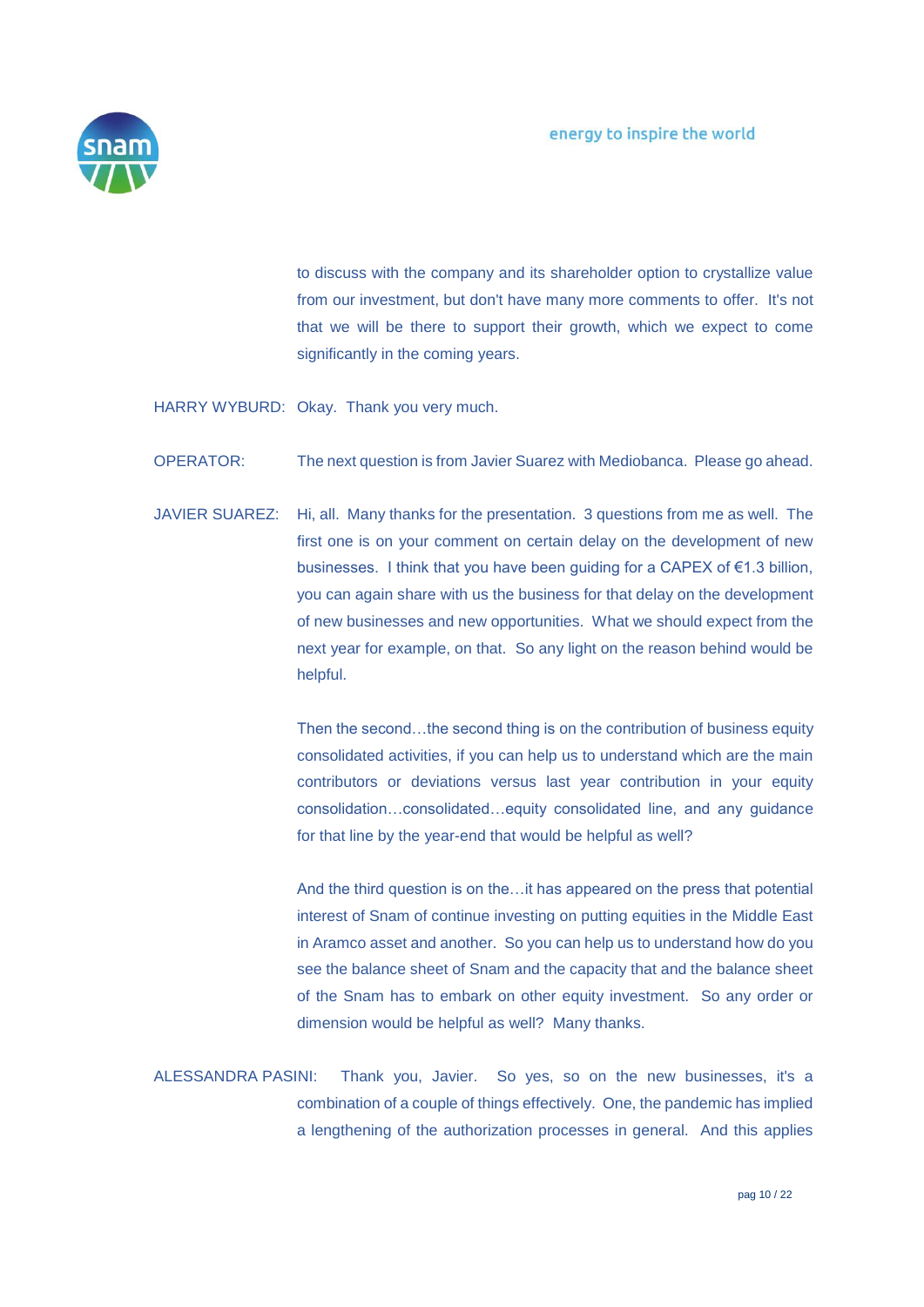

also to the authorization that you need to have whether it is connections for the CNG stations, whether it is bio-methane plant, or whether it is everything that has to deal on the energy efficiency front with the public sector. People are starting to get back really to the office now and things are really starting to recommence now, but that has an effect effectively on those types of activities. That's on the negative side.

On the positive side and this applies to bio-methane. There is this biomethane decree that has been discussed and that we expect to be approved, which effectively will introduce grant that will give strong boost to biomethane development. So tactically for some of the Greenfield initiatives that we had in our pipeline. We are also waiting to see that decree to come out to make sure that we maximize the value creation opportunity out of our biomethane pipeline, which remains very relevant.

So effectively, you had one negative in a way, but also one positive particularly on the biomethane and this is causing a delay in the ramp up of our new businesses particularly around that. And so, effectively versus what we thought is almost saying that probably we have 1 year of delay, give or take, because of these elements, but at the same time we do have expect more opportunities and value creation to come out of that. So that's on the first. When it comes to…and so as I said, also next year, we will expect some delay versus what we expected. So everything is kind of rolling forward a bit in a way, that's the way you should think about it.

When it comes to our associates, as I said versus last year, we do have the expected revision or impact of the regulatory revision, both in our Austrian associates and in DESFA, which effectively contributed less than last year at the same time, DESFA volumes are going…it keeps going strong, and so in a way, the performance of DESFA also towards the second part. I mean, the last quarter of the year will remain strong. And then you have the full contribution coming from De Nora, ADNOC and TAP. And remember the TAP, just came into operation at the end of last year in November. But for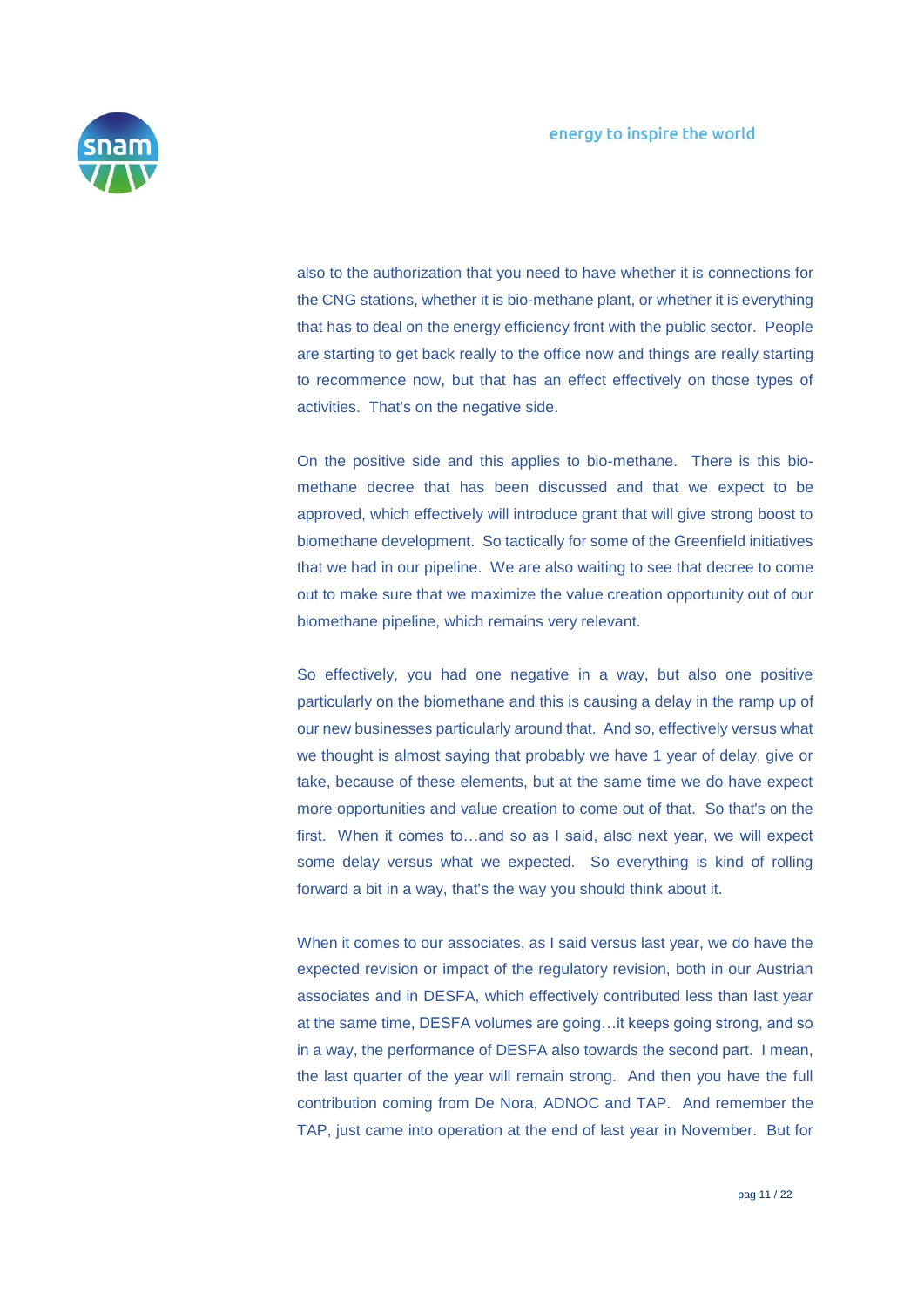

the rest of the year it actually absorbed or had a negative contribution to our net income, because it was still in construction. So you need also to account for that, we're looking at the delta 1 year versus the other.

ADNOC was part of the consolidation perimeter only starting from July and, of course, we didn't have De Nora. So looking at the last quarter, we expect the strong contribution from De Nora to continue. And we expect DESFA to continue to perform in a relatively strong manner. Overall, I think we indicated effectively some sort of flattish type of performance for our associates. I think we will do better than that…slightly better than that. But keep in mind when looking at the fourth quarter that there were a number of one-offs last year, you had one-offs in Italgas for the recognition of certain items. You had one-offs from, of course, from Italgas, you had one-offs also on TAP. So once you normalize that, and effectively the way to think about is a coherent performance on [indiscernible] but strong performance on DESFA and De Nora.

When it comes to M&A as you know, we never comment on M&A. I mean, our name get often mentioned here and there. Our investment criteria remains the same. And I'm sure you are familiar with a way to look at our financial flexibility, whether you look at RAB or whether you look at fixed assets and you look at what our threshold that rating agencies placed on us, fairly straightforward to get to what that means, but effectively we remain committed to our capital allocation policies in everything we do.

JAVIER SUAREZ: Interesting. Many Thanks.

OPERATOR: The next question is from Jose Ruiz with Barclays. Please go ahead.

JOSE RUIZ: Yes, good afternoon. Just 2 questions. The first one is related to the new targets of CO2 emissions by '25. I was wondering what is CAPEX required, and if there is no straight answer it is basically are you advancing a new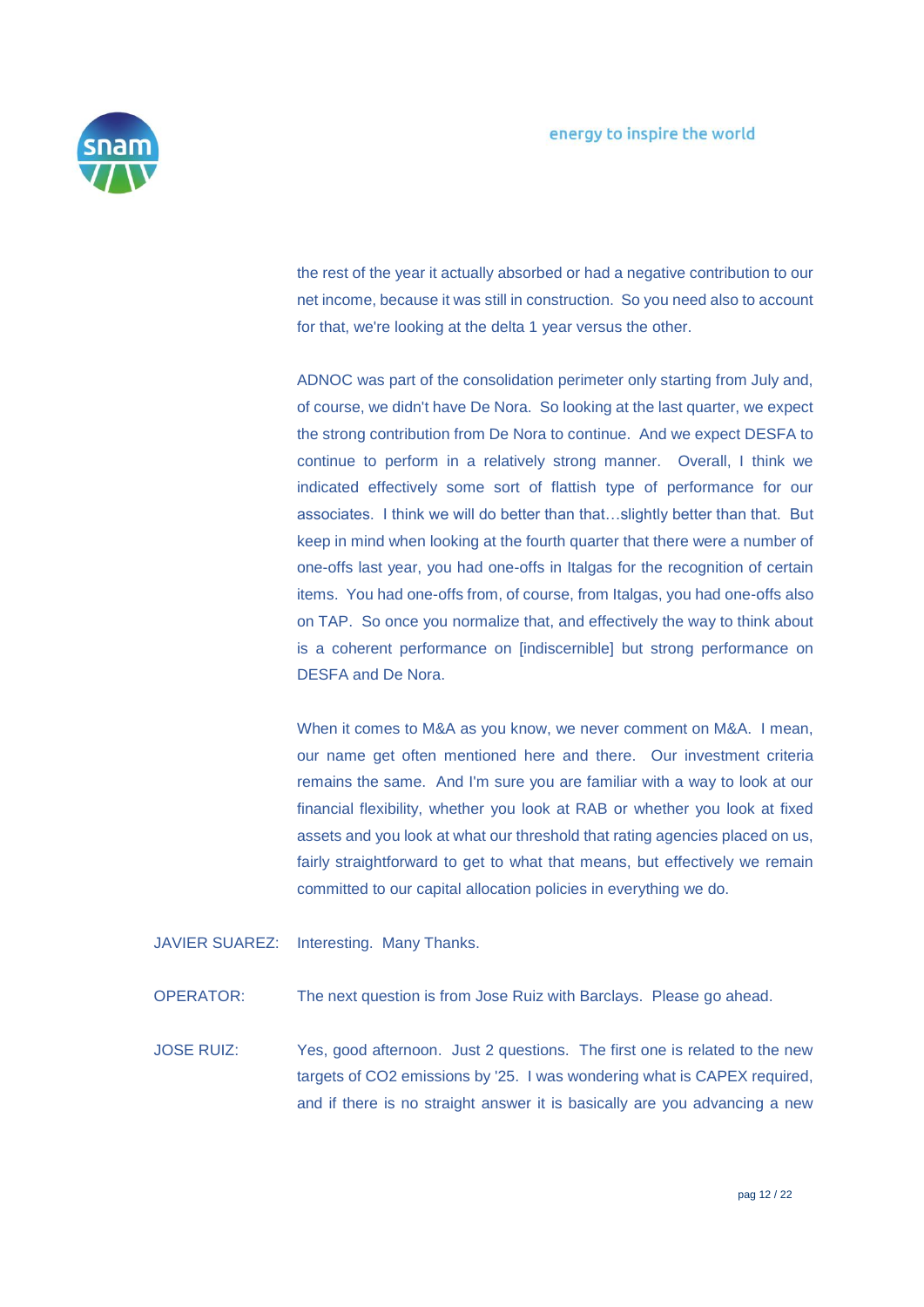

CAPEX plan that will be announced in the Capital Market Day by changing this target.

The second question, if you please clarify what do you mean by the…in the tax effect the €250 million the book…the alignment of the book value of assets. Is this going to affect depreciation or it only affects tax depreciation? Thank you.

ALESSANDRA PASINI: Thank you very much for your questions. So on the revised objectives, I think, it's negligible in terms of investment amount, because we are talking about small devices and so it's not really a CAPEX heavy plan. It is the CAPEX light plan but with a great contribution to reducing our methane emission.

> When it comes to the question on tax, it is just a tax deferred liability so it doesn't have any impact on depreciation. And then sorry, what was your question that you asked? I think I lost a piece of it.

JOSE RUIZ: No, it was part of the second question. I think I got the answer. Thank you very much.

ALESSANDRA PASINI: Okay. Alright. Thanks.

- OPERATOR: The next question is from Enrico Bartoli with Stifel. Please go ahead.
- ENRICO BARTOLI: Hi, good afternoon. Many thanks for taking my question. I have 2 left. One is related to the guidance which you confirm the €1.70 billion net profit for the full year. Actually…if I calculate well, actually the…after the 9 months results, the net profit implied by the fourth quarter would be lower than last year, even stripping out the one offs in the fourth quarter 2020. Can you elaborate on this, on the drivers in the fourth quarter and if there are some, let's say, negative factors that you expect to have an impact on fourth quarter that would determine this kind of comparison? And second quarter is on the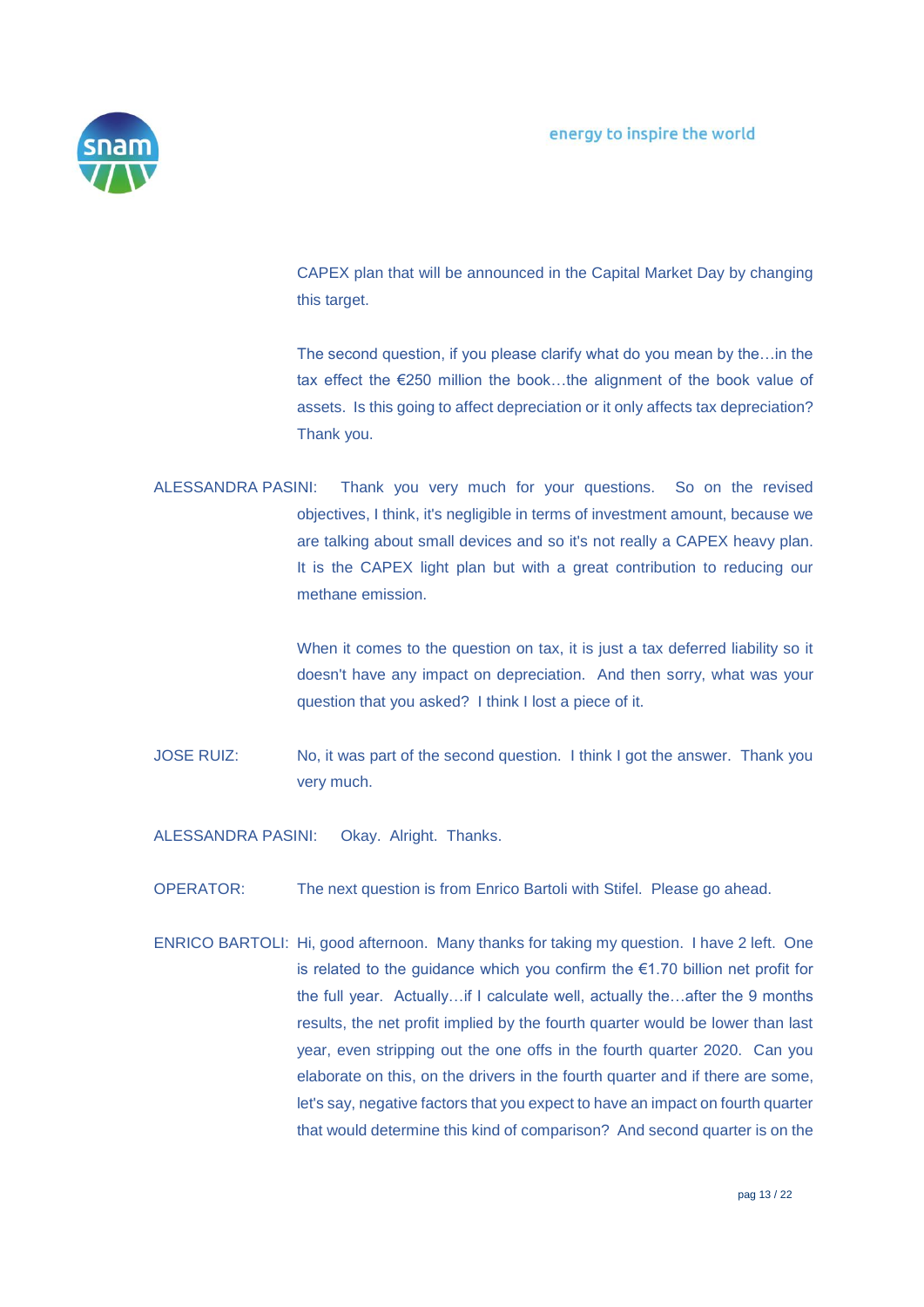

situation gas market in Europe. If you can share us some thought on how you see this situation evolving over the next quarters, particularly if you think that the proposals by the EU in order to moderate the impact on gas prices to have an impact, and in particularly on the business some governments are proposing a share management of the storage asset in Europe. So if you can comment on this proposal and this could have some impact on your business. Thank you.

ALESSANDRA PASINI: Thanks Enrico. So on the guidance, I think that there are number of components that you have to keep in mind to avoid as we just normalize and apply and do the annualization, let me put it this way, and based on the 9 months. First, you have particularly positive contribution on the financial charges which should be normalized. As I commented there where particular heavier contribution on the capitalized interest charges related to our investment activities. There were phasing effect as it relates to the OLT shareholder loan. So once you normalize that, you will have slightly less positive contribution on the financial charge vis-à-vis last year despite the fact that we continue to expect lower cost of that versus last year.

> And on associates, you have 2 components. You clearly have not the benefit of the one offs of last year, and you also have the fact that associates typically contribute less in the fourth vis-à-vis usual the rest of the year, and some other items that clearly, like the one I commented on release of provision and the storage item that contributes to our regulated revenues that are not going to be repeated in the rest of the year. So if you sum up all of this, that's why we are comfortably on track for that, but there is nothing negative or specific. It is just that it is a combination of phasing elements, as well as, very specific one off that we had in the past that are not going to be characterized in the fourth quarter this year.

> When it comes to gas and the current situation, I mean, a lot will depend on how cold the winter will be. In Italy, we start from the situation of having our storage asset relatively full which is very good and important. We are well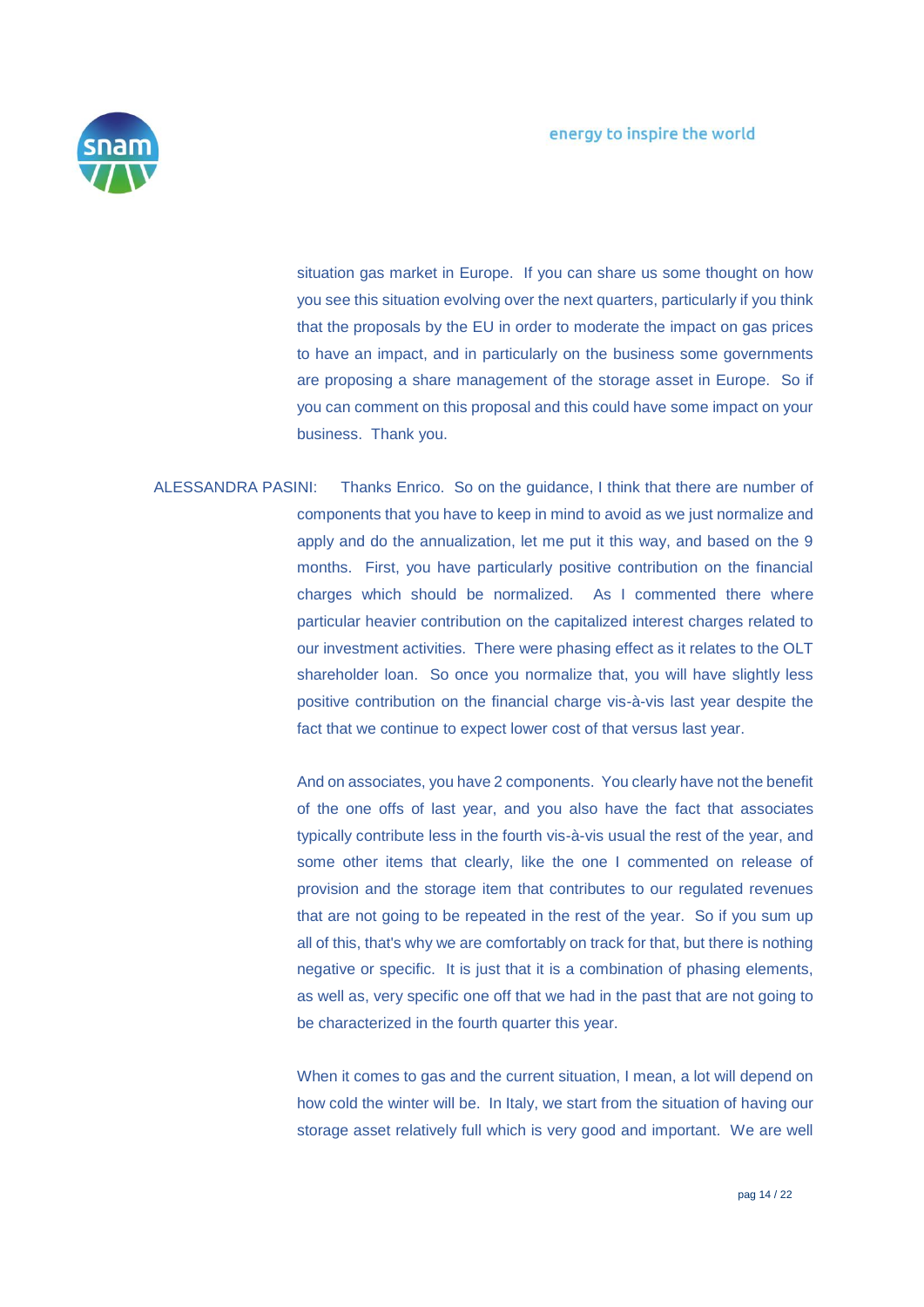

above rest of Europe, and so, if the winter will be cold, you may expect further spikes on the price which clearly is not going to be a positive overall for industries for example and the recovery from an economic standpoint, but is not going to be something that impact our business. If anything, what the current situation is proving is how important is diversification of supply and that was one of the reasons why we were able to close the gap between the PSV and the TTS this year getting to actually export gas in certain months in important volumes which is something that only happened occasionally in the past.

And so that combined with our approach to storage is clearly something that is somewhat protecting Italy. Now, the proposal that has been put forward is…that we have been, of course, in discussion with the other TSOs and other institutions…I mean to the extent you were to have strategic reserves dedicated to manage particular peak that would help mitigate price spikes like the ones that we are experiencing.

And so, people sometimes forget how strategic storage is, and is in times like this that people realize that having storage used for strategic reasons, rather than hedging or portfolio contact management reasons makes the difference in the energy system. So should that happen, it is clearly something where we would provide our support and be cooperating with other TSOs and players, but it is not going to be something that will have an impact on our business if anything is just proving how strategic our assets can be.

ENRICO BARTOLI: Thank you very much.

OPERATOR: The next question is from Stefano Gamberini with Equita SIM. Please go ahead.

STEFANO GAMBERINI: Good afternoon everybody. 3 question also from my side. The first regarding the hydrogen. Could you give us an idea when you have some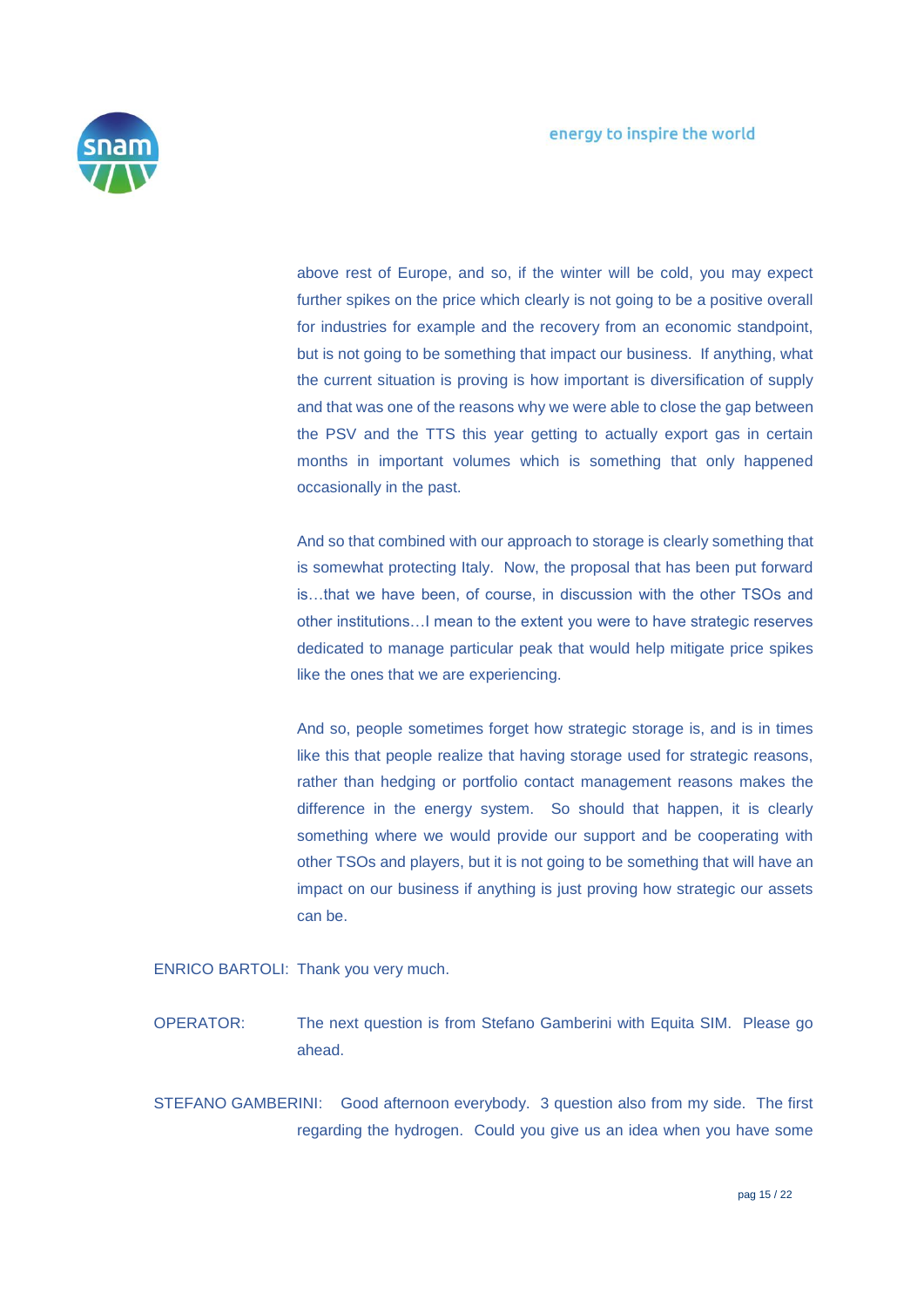

update whether your storage facility could also be used for hydrogen or not? And the second still related, you wrote in the press release that you launched this HyAccelerator project that we invest in hydrogen setups. Just to give us an idea, what is the amount of money that you should invest in this we can say associate related to the hydrogen because most of them now are invested in gas companies excluding €400 million for De Nora. And so, just to understand if this project could be something relevant or not?

The second regarding the costs, regarding the regulated activities, I noticed that the fixed costs were flattish in the 9 months but increased by €11 million in the third quarter. Is this a trend that we could see also in the forthcoming quarters due to the more in the reinforcement for your structure that you're working on or it is just a one-off?

And the third one regarding the taxonomy. According to the past the majority of EU countries are in favor of treating gas as [indiscernible] for green transition. So what could be the final solution in your view, regarding European Commission the decision on gas in particular considering that in the last presentation, you show the investment just at 40% eligible for taxonomy. And so, if we could expect some significant improvement of this ratio? Many thanks.

ALESSANDRA PASINI: Thank you, Stefano. So on H2, we will provide an update at our Strategy Plan on our vision and investments on hydrogen, including how storage will play into that. On the innovation hub announcement, we are talking about really supporting…even I wouldn't even call them startups but universities in developing innovation ideas, we're talking about really small amounts of numbers like few millions here and there. This is really more to have the right antennas on future the evolution of technologies in the application and production of hydrogen that will be relevant when thinking about our infrastructure and the role we can play for people that are served by our infrastructure. So nothing of scale, but the really small amount, but still clearly that's part of the investment in terms of having PhDs and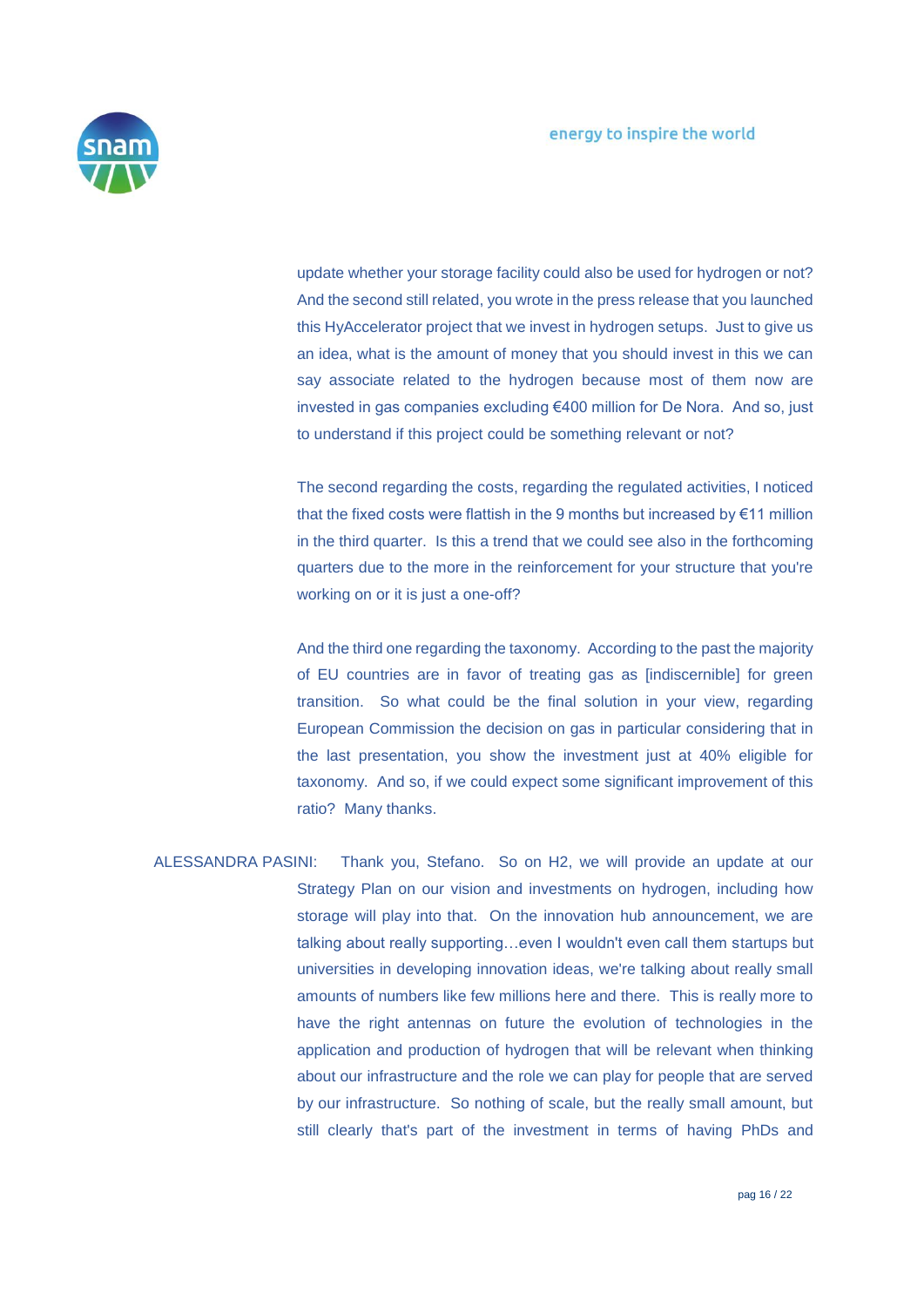

knowledgeable people that can help understand and interact with this innovation hub in an effective manner.

That leads me to the question on cost. So on…what do you have in the 9 months is something that is phasing. But a good part is actually related to continue to invest on our energy transition. And clearly our hydrogen capabilities across different segments is not just production, but it is also transportation and storage. All of this are effectively. We are in sourcing capabilities and creating our…making sure that our platform can cope with future growth. And clearly, as we have on the other side experiencing delay on some of the implementation our new businesses, the fact that you see costs growing but not yet offset by revenues, because those have been pushed. And that's what the fact that you're seeing in particularly starting from this 9 months numbers. But this is a trend that we will continue to invest in this also next year. So it's something that is part of making sure that we can fully grasp the opportunities as we continue to build the pipeline. And before all revenues will start to flow through.

When it comes to taxonomy, we are…we've always been confident that ultimately the commission would have recognized the strategic role that natural gas has, and is essential roles to get to the transition. This seems to be confirmed. So well, yes, we had last year in our plan taxonomy align investments for around 40% of it. I think we will get more…we will disclose more at the plan, but we are now above that number. But what is important, I think is more the…despite the momentum, which is incredibly positive that hydrogen is getting the…even stronger recognition that gas remains an essential part of the transition to achieve net-zero, which is something that more and more countries and companies are committing to.

STEFANO GAMBERINI: Thanks a lot, Alessandra.

OPERATOR: The next question is from James Brand with Deutsche Bank. Please go ahead.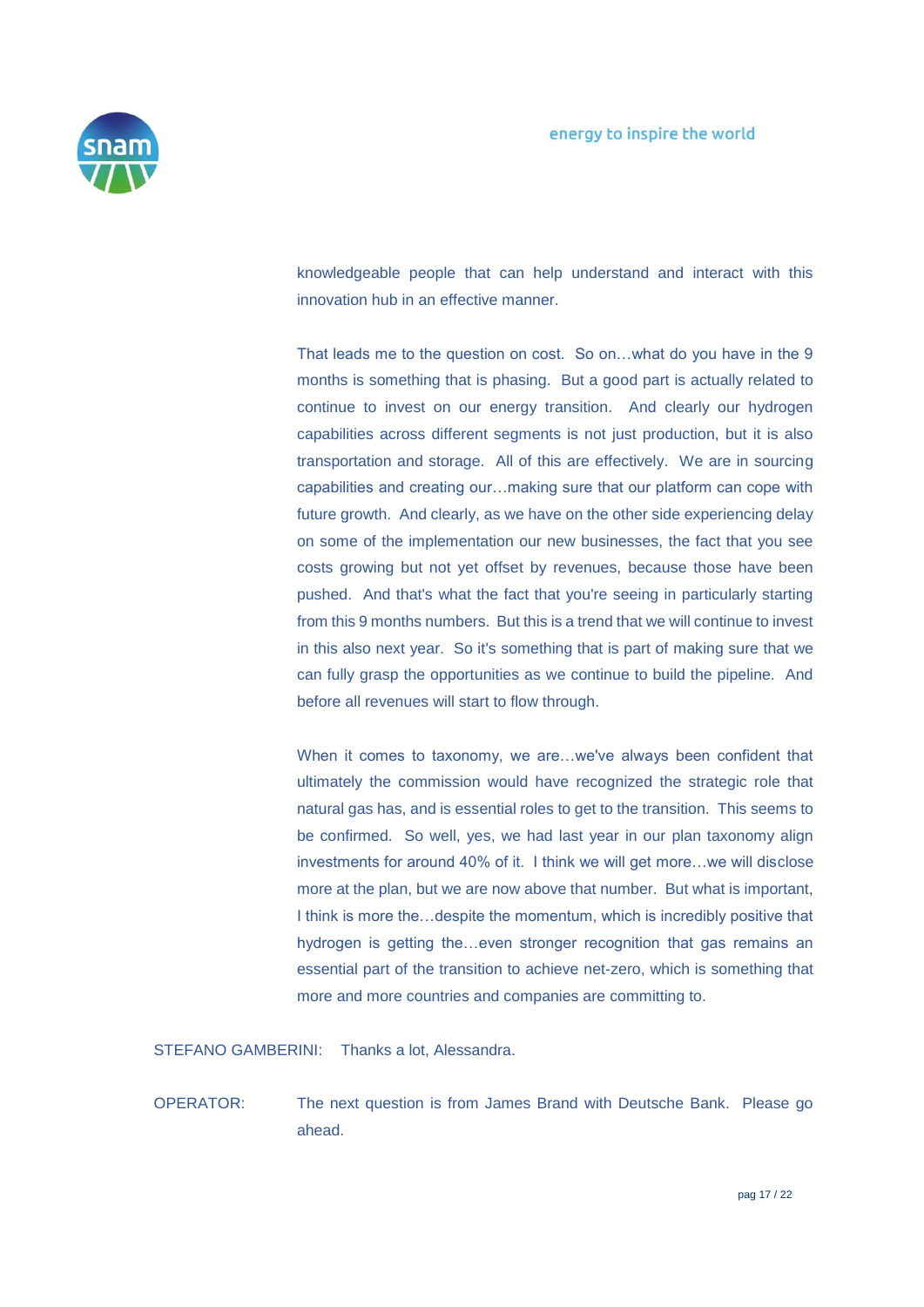

JAMES BRAND: Hi, Alessandra. And hello to everyone else on the call, I have 3 questions. The first is on the net debt you're very clear in terms of the full year net debt guidance, but you mentioned a few things on the call around working capital moves, the VAT receivable, on the working capital side, some of which sounded like they would reverse and some sounded like maybe they wouldn't. So maybe you could just tell us embedded in that net debt number at year-end. If it's possible to give an estimate for how much working capital or VAT receivables that's going to…that we should assume with us in future years? That's first question.

> Secondly, I just want to clarify on the regulatory review, I'd heard that the regulatory document might be coming out Friday afternoon. And you kind of said maybe in the next couple of weeks. Should I take that, but it's probably not going to come out this week or we just don't know?

> And then the third question is, slightly more complicated one it's around incentives for storage, because I remember [indiscernible] that you had some output-based incentives for the storage business that generally we don't talk about very much, because I don't think they were delivering you any profits. But I was just wondering if you can maybe remind us what incentives you have for the storage business. And given how extreme market conditions have been this year. I was just wondering whether they actually might start to be profitable. Thank you very much.

ALESSANDRA PASINI: Thank you. On the net debt, I think you can imply on…given that we have indicated the €100 million more contribution in a way negative in terms of capital…working capital absorption, what that delta is going to be. But structurally both…I mean the Ecobonus is a credit that you get reimbursed over a period of 5 years, when it comes to the tax…the VAT payables that's instead an ongoing activity. So it's very hard to be too precise on, because it's in a rolling activity right. So every amount then gets rolled, and then you move to the next one. So we keep building on the balancing activities on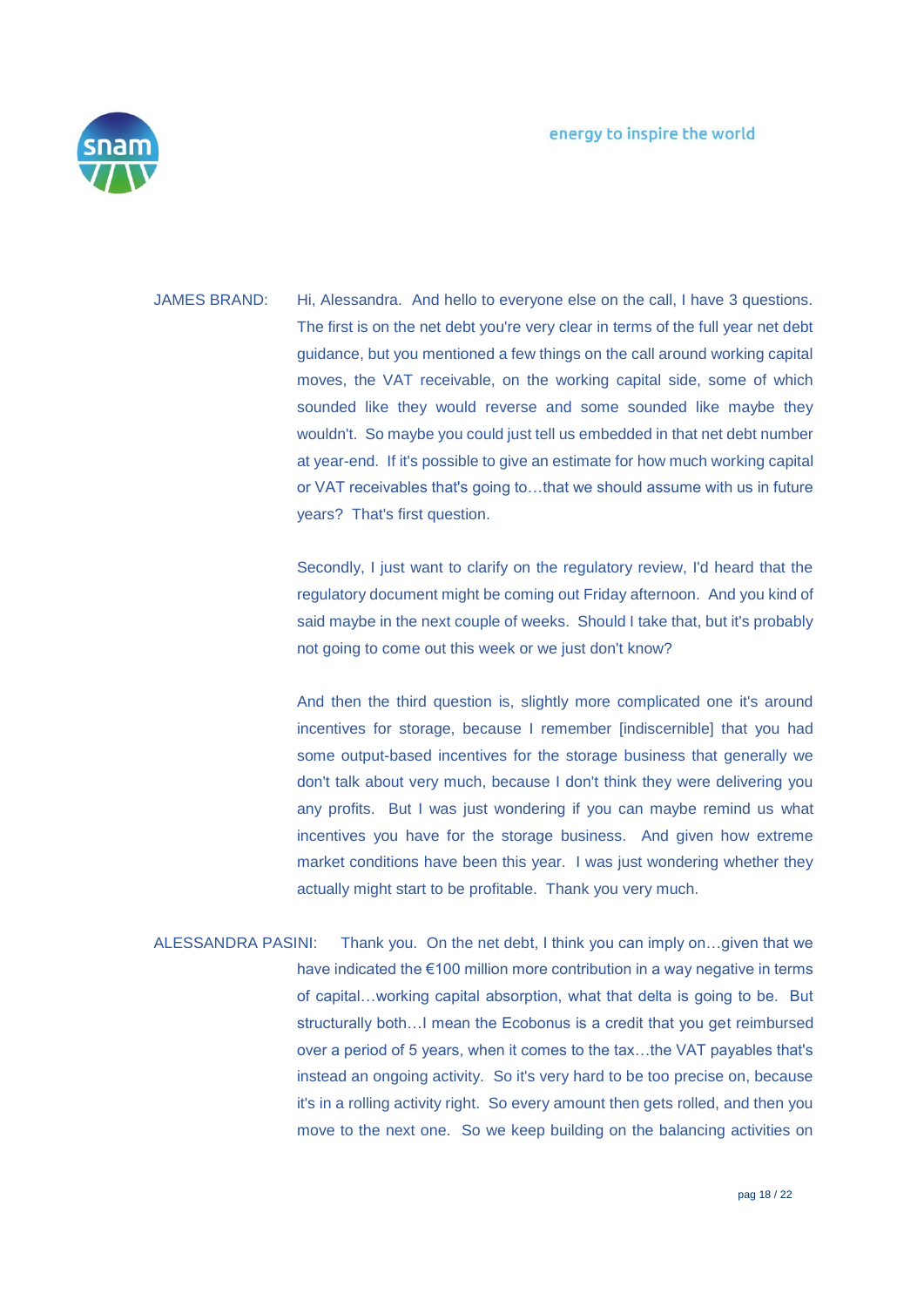

one side. And so, I think this peak is more due to the combination of the 2 things I said colder weather so we have to buy more gas and higher prices. So again, the way this will evolve will depend on this. And keep in mind that we had this already last year, but clearly last year was a very different year both in terms of energy prices and in terms of volumes before we were not due by the regulator to buy gas. So that's something that changes or is slightly new element of our working capital that we didn't have before.

So on the on the WACC, we expected to be, I said soon, it means really soon, we expected maybe more next week, but what is by the next week, frankly doesn't…I means it's up to the regulator to publish, we'll just stand ready. And to capture and work on the comment for that, and…but what is important is effectively we expect it to be finalized by year end.

When it comes to the storage, you are right, we haven't been spending a lot of time on those services and we expect similar to what we expect on transmission to develop more, I mean, what I said, in responding back to the question of Enrico about the gas market, it's an important point. The market will need more flexibility and to keep revolving the energy mix, and this means that there will be in this respect opportunity to maybe develop services around it. So, this is more of an intention, so I don't want you guys to put numbers into your model, yet but the…we see the opportunity for more of this type of initiatives and services to be introduced. Now, coming into the numbers, yes, we did have some contributions, we are talking about few millions but in the 9 months we had, I think we out of memory, around  $\epsilon$ 5 million or so contribution for short-term services effectively allowing more to book capacity not just for fewer seasonal needs, but with an increased frequency affectively enhancing the liquidity for those guys who actually need to store.

JAMES BRAND: Right, thank you very much. And good luck for the second consultation.

ALESSANDRA PASINI: Thank you.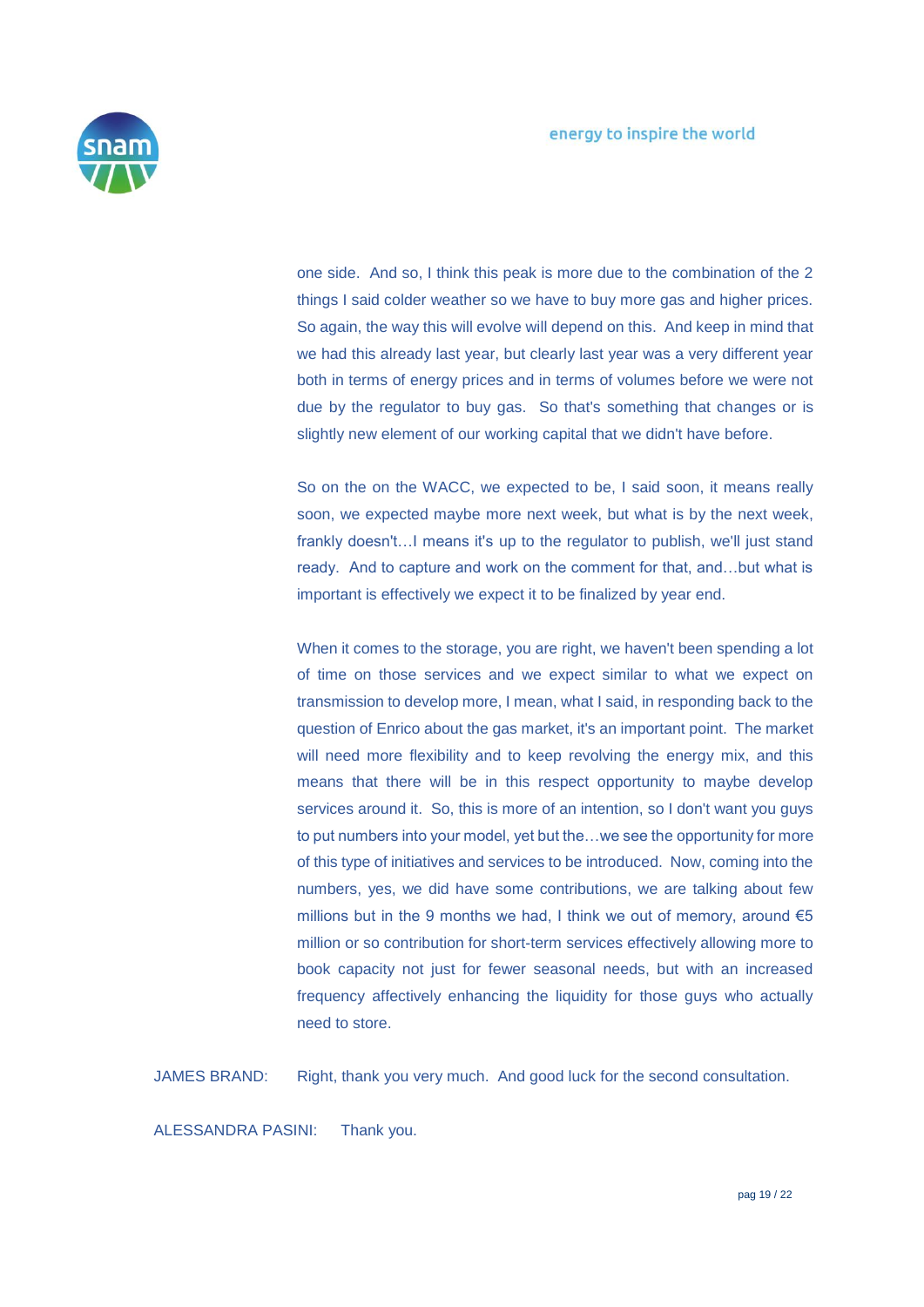

OPERATOR: The next question is from Bartek Kubicki with Societe Generale. Please go ahead.

BARTEK KUBICKI: Hello, and good afternoon. A couple of issues I would like to discuss is, firstly, if you can share with you...with us your views on future Russian gas flows following a potential or not, approval of Nordstream to whether do you think most of the imports will go via Nordstream or do you think there is Slovak, Polish [ph] pipelines would be used utilized and whether this will have an impact on your transmission capabilities, potentials from Austria, in the future and also what do you think is that sort of long-term outlook as well for those pipelines and for those flows.

> Secondly, on the supply chain whether you are seeing any disruptions with suppliers and what is the cost inflation you are seeing and what are you think all the increased cost will be fully approved by the regulator and will impact your WACC? And lastly, I remember that we were having talks for a longtime already about potential additional remunerations on [indiscernible] equaling zero, or additional [Technical Difficulty] incentives. When do you think we can have some visibility on those, I mean, I think you talked about this last year already but this should be approved, this year, I don't think it's yet. So, if you can share with us your view on this one as well, please. Thank you.

ALESSANDRA PASINI: Thank you very much, Bartek. So, I mean, Russian gas flow, we leave politics outside of the room, I think what is really important is the diversification of import routes which Italy has which I think is very important. Ultimately whether gas will choose one route versus the other, still gas will flow to Austria and then in Italy, so it doesn't matter for us. I think the values will be more a function of the energy mix and the speed of the energy mix changes rather than anything else. It must be said that, I mean the gas market as any commodity market, is a rational market, so people try to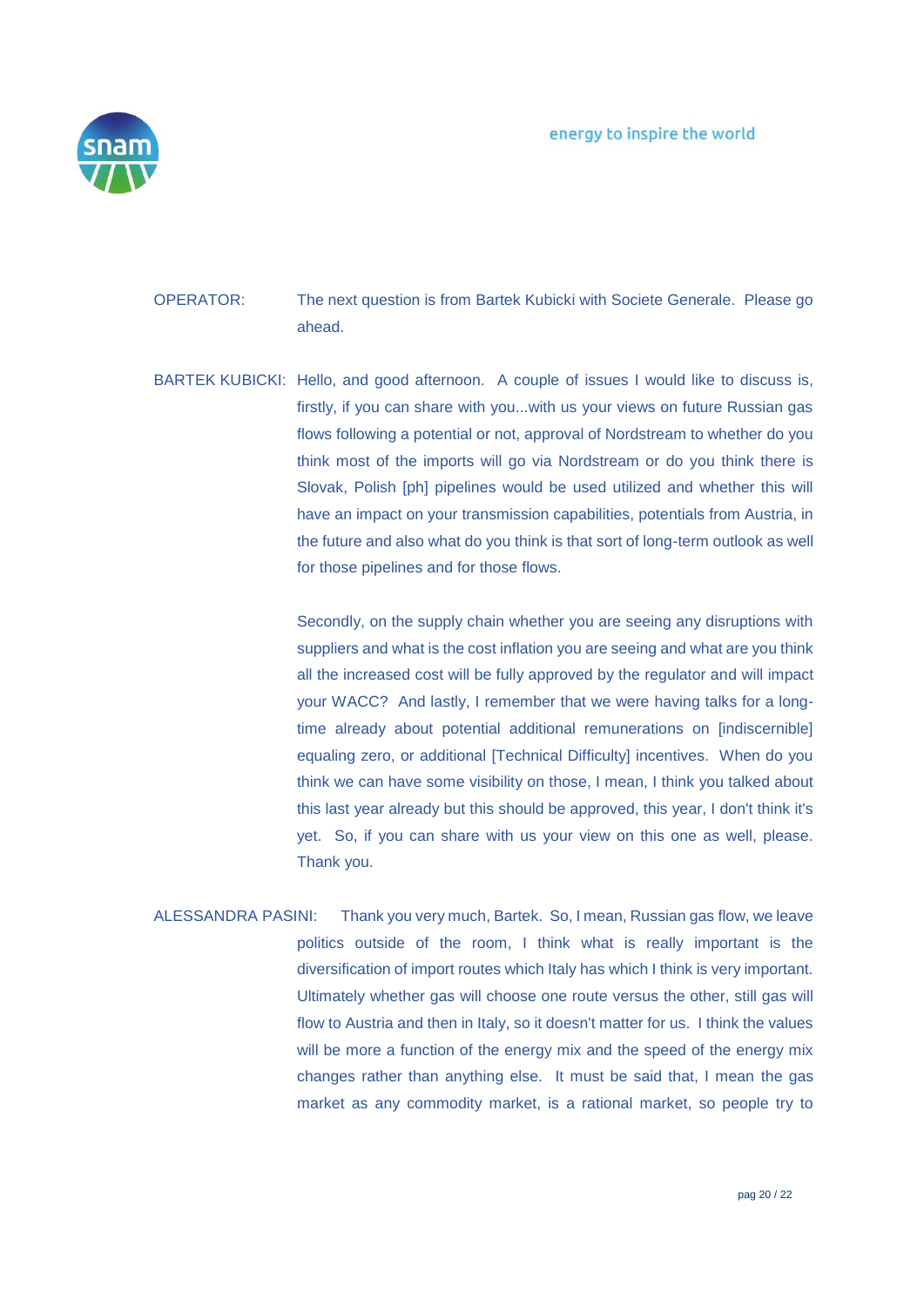

monetize their molecule outside of commitments that are connected to existing contracts where it's more convenient.

And so, one of the reason for the recent spike is not necessarily been shortage of gas, but actually increased demand coming out from Asia, due to combination of strong economy recovery on one side, but at the same time, the accelerator switch which that a number of countries there are doing from coal into gas, and so as we have growing demand there, that is where people are trying to focus on and that is one of the reason why prices have gone up rather than the shortage on the supply. But, again from my standpoint, it's not very relevant.

When it becomes to the supply chain, I think the only notable element is increase in price, we don't have or we are not experiencing any issues in terms of supply chain, differently from other sectors and industries. Clearly, where we see inflation coming is on fuel, which has significantly increased, but that we are confident that that there is no risk in that respect when it comes to our investments.

Now, as on the OPEX side, the next review is going to be with the reference during 2022. And so from a liming standpoint, it's not a bad timing because fully we will have the benefit of the numbers that reflects, higher inflationary environment. And then when it comes to CAPEX, clearly all of this is very timely again because as we all know TOPEX will start to be introduced from 2024, TOPEX works on standard cost and having this spike in this part of the journey to our TOPEX is something that probably actually normalized some of the lower prices that we have seen in the prior period.

When it comes to replacement access and incentives, you are very true, we've been talking about it. Therefore, quite some time we have no news, what I can say is that that we expect the consultation document to be published by the regulator between now and year end, and that will be the commencement of the process that once finalized will determine the